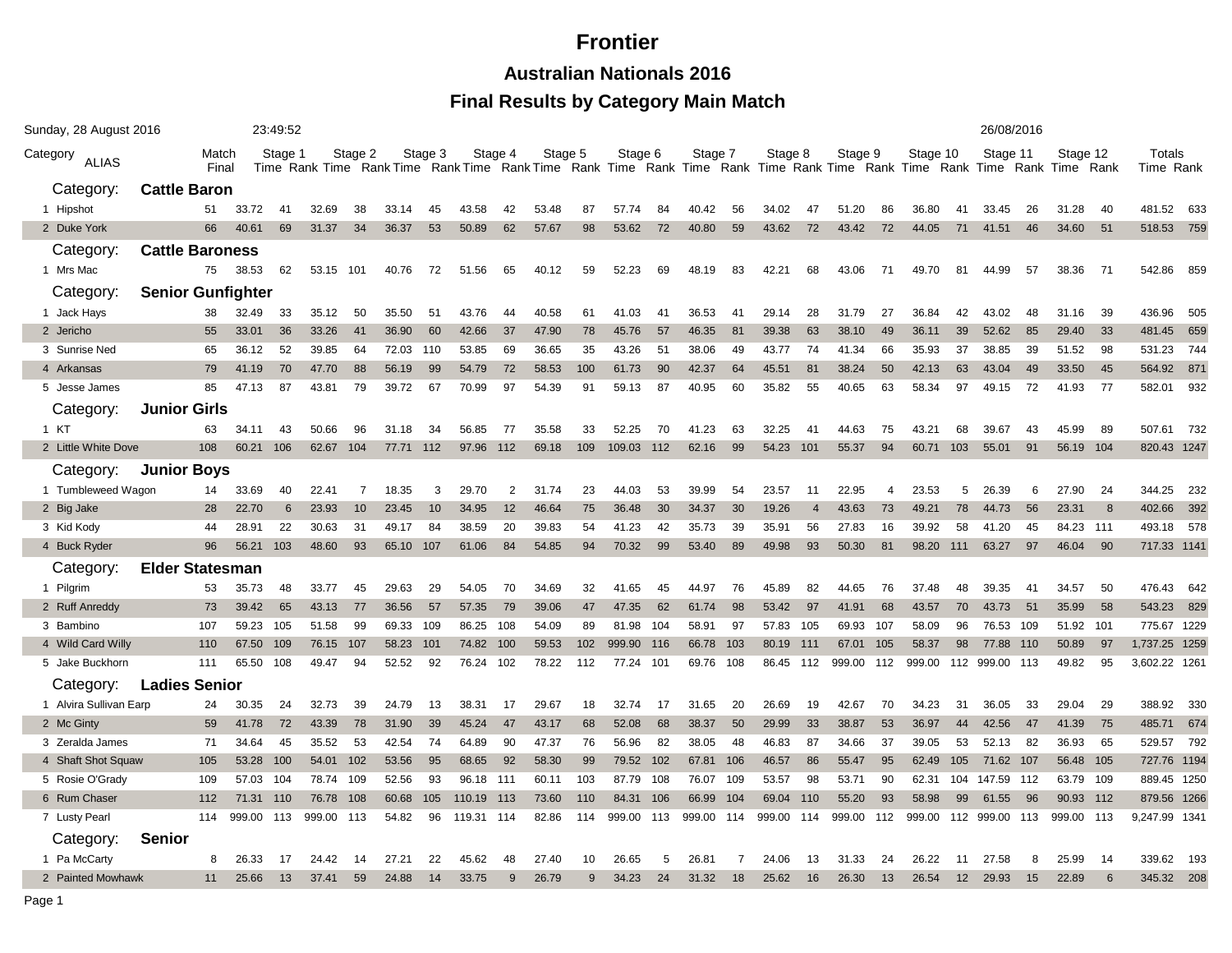**Australian Nationals 2016**

| Sunday, 28 August 2016   |                           |                |        | 23:49:52 |                |         |           |         |            |         |         |     |           |     |         |      |                                                                                                           |     | 26/08/2016 |     |          |     |                       |     |          |     |                     |     |
|--------------------------|---------------------------|----------------|--------|----------|----------------|---------|-----------|---------|------------|---------|---------|-----|-----------|-----|---------|------|-----------------------------------------------------------------------------------------------------------|-----|------------|-----|----------|-----|-----------------------|-----|----------|-----|---------------------|-----|
| Category<br><b>ALIAS</b> |                           | Match<br>Final |        | Stage 1  | Time Rank Time | Stage 2 | Rank Time | Stage 3 |            | Stage 4 | Stage 5 |     | Stage 6   |     | Stage 7 |      | Stage 8<br>RankTime RankTime RankTime RankTime RankTime RankTime RankTime RankTime RankTime RankTime Rank |     | Stage 9    |     | Stage 10 |     | Stage 11              |     | Stage 12 |     | Totals<br>Time Rank |     |
| 3 Witchita Willy         |                           | 12             | 24.73  | 9        | 26.05          | 17      | 23.24     | 9       | 30.19      | 3       | 26.27   | 8   | 31.79     | 16  | 37.69   | 45   | 23.11                                                                                                     | 10  | 24.99      | 8   | 23.71    | 6   | 32.54                 | 23  | 35.57    | 56  | 339.88              | 210 |
| 4 Shaft Shot             |                           | 31             | 37.05  | 58       | 24.11          | 12      | 42.69     | 75      | 43.62      | 43      | 28.58   | 14  | 41.55     | 43  | 33.14   | 28   | 24.05                                                                                                     | 12  | 39.19      | 56  | 36.85    | 43  | 43.24                 | 50  | 26.69    | 18  | 420.76              | 452 |
| 5 Old Griz               |                           | 56             | 42.36  | 75       | 37.61          | 60      | 34.71     | 49      | 50.82      | 61      | 43.63   | 69  | 39.32     | 37  | 37.75   | 46   | 33.59                                                                                                     | 46  | 38.42      | 52  | 40.50    | 59  | 45.68                 | 61  | 33.82    | 47  | 478.21              | 662 |
| 6 Murky Mick             |                           | 70             | 35.81  | 50       | 42.56          | 75      | 33.60     | 47      | 61.74      | 85      | 37.57   | 43  | 39.65     | 39  | 55.77   | 93   | 53.93                                                                                                     | 99  | 41.72      | 67  | 39.55    | 56  | 38.30                 | 38  | 43.92    | 84  | 524.12 776          |     |
| 7 Mollydooka             |                           | 89             | 51.64  | 96       | 50.53          | 95      | 37.46     | 62      | 75.45      | 101     | 49.97   | 80  | 64.99     | 94  | 40.52   | 57   | 34.67                                                                                                     | 50  | 39.98      | 59  | 63.70    | 106 | 64.92                 | 99  | 57.52    | 106 | 631.35 1005         |     |
| 8 Blaze A Trail          |                           | 115            | 999.00 | 113      | 999.00         | 113     | 999.00    |         | 115 999.00 | 115     | 999.00  | 115 | 999.00    | 113 | 999.00  | 114  | 999.00                                                                                                    | 114 | 999.00     | 112 |          |     | 999.00 112 999.00 113 |     | 999.00   | 113 | 11,988.00 1362      |     |
| Category:                | <b>Silver Senior</b>      |                |        |          |                |         |           |         |            |         |         |     |           |     |         |      |                                                                                                           |     |            |     |          |     |                       |     |          |     |                     |     |
| 1 Grizzly Grumps         |                           | 45             | 35.57  | 47       | 29.68          | 26      | 36.43     | 54      | 45.92      | 49      | 40.08   | 57  | 41.63     | 44  | 32.95   | 27   | 29.91                                                                                                     | 32  | 34.24      | 36  | 52.84    | 89  | 45.99                 | 64  | 37.57    | 69  | 462.81              | 594 |
| 2 Hoss Doyle             |                           | 57             | 35.87  | 51       | 30.44          | 29      | 29.94     | 31      | 59.61      | 83      | 38.26   | 45  | 42.12     | 48  | 89.63   | 112  | 40.81                                                                                                     | 67  | 40.16      | 60  | 49.52    | 80  | 37.97                 | 37  | 28.97    | 28  | 523.30              | 671 |
| 3 Rufus Thornton         |                           | 97             | 51.91  | 97       | 47.01          | 87      | 46.01     | 80      | 80.80      | 106     | 65.61   | 107 | 62.77     | 92  | 88.10   | -111 | 62.98                                                                                                     | 107 | 68.31      | 106 | 53.42    | 91  | 50.36                 | 76  | 45.31    | 88  | 722.59 1148         |     |
| Category:                | <b>B Western Ladies</b>   |                |        |          |                |         |           |         |            |         |         |     |           |     |         |      |                                                                                                           |     |            |     |          |     |                       |     |          |     |                     |     |
| 1 Pistol Packin' Pixie   |                           | 80             | 47.01  | 86       | 36.28          | 56      | 43.45     | 78      | 54.99      | 74      | 39.06   | 47  | 80.21     | 103 | 40.15   | 55   | 51.97                                                                                                     | 96  | 50.31      | 82  | 45.01    | 74  | 47.72                 | 68  | 36.21    | 60  | 572.37              | 879 |
| Category:                | <b>B</b> Western          |                |        |          |                |         |           |         |            |         |         |     |           |     |         |      |                                                                                                           |     |            |     |          |     |                       |     |          |     |                     |     |
| 1 Pot Shot Pete          |                           | 60             | 48.40  | 89       | 36.36          | 57      | 36.03     | 52      | 51.53      | 64      | 37.66   | 44  | 44.83     | 54  | 35.69   | 38   | 29.61                                                                                                     | 31  | 39.75      | 58  | 34.47    | 32  | 51.41                 | 79  | 42.22    | 78  | 487.96              | 676 |
| 2 Mr Long Colt           |                           | 69             | 44.13  | 82       | 35.39          | 52      | 33.12     | 44      | 45.20      | 46      | 40.70   | 63  | 58.17     | 85  | 39.60   | 52   | 44.43                                                                                                     | 78  | 38.93      | 54  | 49.51    | 79  | 53.00                 | 87  | 35.43    | 54  | 517.61 776          |     |
| Category:                | <b>Senior Duelist</b>     |                |        |          |                |         |           |         |            |         |         |     |           |     |         |      |                                                                                                           |     |            |     |          |     |                       |     |          |     |                     |     |
| 1 Sam Balin              |                           | 16             | 42.03  | 74       | 28.46          | 21      | 28.35     | 25      | 35.43      | 13      | 29.37   | 15  | 33.65     | 21  | 31.18   | 17   | 27.52                                                                                                     | 21  | 28.48      | 17  | 30.52    | 21  | 30.90                 | 19  | 26.37    | 15  | 372.26              | 279 |
| 2 Virgil Earp            |                           | 43             | 39.94  | 66       | 38.06          | 61      | 30.68     | 32      | 41.18      | 34      | 39.12   | 49  | 37.08     | 32  | 41.19   | 62   | 39.47                                                                                                     | 64  | 33.69      | 32  | 36.18    | 40  | 37.80                 | 36  | 38.25    | 70  | 452.64              | 578 |
| 3 Fargo Wells            |                           | 77             | 43.36  | 79       | 44.05          | 80      | 53.32     | 94      | 57.62      | 81      | 42.28   | 66  | 48.12     | 63  | 42.50   | 65   | 38.56                                                                                                     | 61  | 45.55      | 77  | 49.80    | 82  | 44.69                 | 55  | 36.34    | 61  | 546.19 864          |     |
| 4 Johnny U-Marr          |                           | 91             | 49.97  | 92       | 47.79          | 89      | 43.22     | 77      | 73.55      | 99      | 54.28   | 90  | 54.43     | 75  | 43.56   | 70   | 60.28                                                                                                     | 106 | 49.36      | 80  | 45.72    | 75  | 48.98                 | 71  | 44.26    | 85  | 615.40 1009         |     |
| 5 Doc Butler             |                           | 99             | 49.75  | 91       | 63.32          | 105     | 59.89     | 104     | 61.75      | 86      | 75.04   | 111 | 71.10 100 |     | 67.47   | 105  | 48.43                                                                                                     | 89  | 61.95      | 103 | 50.01    | 83  | 61.45                 | 95  | 45.13    | 87  | 715.29 1159         |     |
| Category:                | <b>Frontier Cartridge</b> |                |        |          |                |         |           |         |            |         |         |     |           |     |         |      |                                                                                                           |     |            |     |          |     |                       |     |          |     |                     |     |
| 1 Coyote                 |                           | 13             | 26.13  | 16       | 29.40          | 24      | 25.92     | 16      | 39.14      | 25      | 28.45   | 13  | 30.66     | 11  | 30.01   | 13   | 26.06                                                                                                     | 18  | 33.72      | 33  | 28.14    | 16  | 28.17                 | 11  | 27.09    | 19  | 352.89              | 215 |
| 2 Joe Kidd               |                           | 23             | 32.88  | 35       | 28.80          | 23      | 27.18     | 20      | 41.98      | 36      | 39.89   | 55  | 33.94     | 23  | 31.56   | 19   | 27.53                                                                                                     | 22  | 30.09      | 22  | 28.13    | 15  | 33.26                 | 25  | 27.74    | 23  | 382.98              | 318 |
| 3 Lobo                   |                           | 46             | 32.36  | 32       | 35.18          | 51      | 31.67     | 37      | 48.35      | 54      | 36.92   | 37  | 53.35     | 71  | 37.95   | 47   | 37.03                                                                                                     | 58  | 31.55      | 26  | 34.81    | 33  | 65.89                 | 100 | 36.11    | 59  | 481.17              | 605 |
| 4 Slap Happy             |                           | 68             | 36.59  | 55       | 41.41          | 71      | 40.70     | 71      | 50.90      | 63      | 38.74   | 46  | 62.07     | 91  | 49.52   | 86   | 34.13                                                                                                     | 48  | 39.04      | 55  | 39.36    | 55  | 49.32                 | 73  | 34.75    | 52  | 516.53              | 766 |
| 5 Yosemite Sam           |                           | 83             | 43.77  | 81       | 38.30          | 62      | 119.12    | 114     | 52.23      | 66      | 42.65   | 67  | 41.69     | 46  | 46.71   | 82   | 43.64                                                                                                     | 73  | 47.02      | 78  | 54.55    | 94  | 52.71                 | 86  | 39.16    | 72  | 621.55              | 921 |
| 6 Miss Fire              |                           | 88             | 53.41  | 101      | 50.81          | 97      | 48.83     | 83      | 61.80      | 87      | 51.48   | 82  | 65.50     | 96  | 46.10   | 80   | 49.09                                                                                                     | 90  | 36.18      | 45  | 41.95    | 61  | 51.63                 | 80  | 53.22    | 103 | 610.00 1005         |     |
| 7 Bear Paw               |                           | 117            | 999.99 | 117      | 999.99         | 117     | 999.99    | 117     | 999.99     | 117     | 999.99  | 117 | 999.99    | 117 | 999.99  | 117  | 999.99                                                                                                    | 117 | 999.99     | 117 | 999.99   | 117 | 999.99                | 117 | 999.99   | 117 | 11,999.88 1404      |     |
| Category:                | <b>Classic Cowgirl</b>    |                |        |          |                |         |           |         |            |         |         |     |           |     |         |      |                                                                                                           |     |            |     |          |     |                       |     |          |     |                     |     |
| 1 Dallas Roarke          |                           | 98             | 60.54  | 107      | 46.65          | 85      | 46.49     | 81      | 71.49      | 98      | 66.81   | 108 | 55.69     | 77  | 62.82   | 101  | 57.65                                                                                                     | 104 | 64.85      | 104 | 60.64    | 102 | 66.09                 | 101 | 44.36    | 86  | 704.08 1154         |     |
| 2 Whiskey Lil            |                           | 102            | 50.35  | 94       | 50.93          | 98      | 63.27     | 106     | 81.43      | 107     | 56.43   | 96  | 89.70     | 109 | 68.45   | 107  | 46.36                                                                                                     | 84  | 56.38      | 96  | 51.82    | 85  | 71.30 106             |     | 46.52    | 91  | 732.94 1179         |     |
| 3 Calamity Jane          |                           | 103            | 43.69  | 80       | 64.00          | 106     | 51.64     | 90      | 94.16      | 109     | 53.03   | 84  | 67.10     | 98  | 57.62   | 95   | 56.55                                                                                                     | 103 | 82.71 110  |     | 67.07    | 107 | 67.73 102             |     | 49.84    | 96  | 755.14 1180         |     |
| Category:                | <b>Classic Cowboy</b>     |                |        |          |                |         |           |         |            |         |         |     |           |     |         |      |                                                                                                           |     |            |     |          |     |                       |     |          |     |                     |     |
| 1 Deadwood               |                           | 21             | 28.80  | 21       | 30.33          | 28      | 28.50     | 26      | 38.51      | 19      | 31.34   | 22  | 34.24     | 25  | 34.76   | 35   | 31.76                                                                                                     | 39  | 29.41      | 21  | 35.48    | 36  | 30.60                 | 16  | 27.72    | 22  | 381.45              | 310 |
| 2 Long Haired Jim        |                           | 22             | 31.25  | 26       | 28.25          | 20      | 32.41     | 42      | 39.98      | 27      | 32.08   | 25  | 31.57     | 14  | 28.71   | 11   | 35.28                                                                                                     | 52  | 28.74      | 18  | 30.48    | 20  | 35.52                 | 30  | 28.30    | 26  | 382.57              | 311 |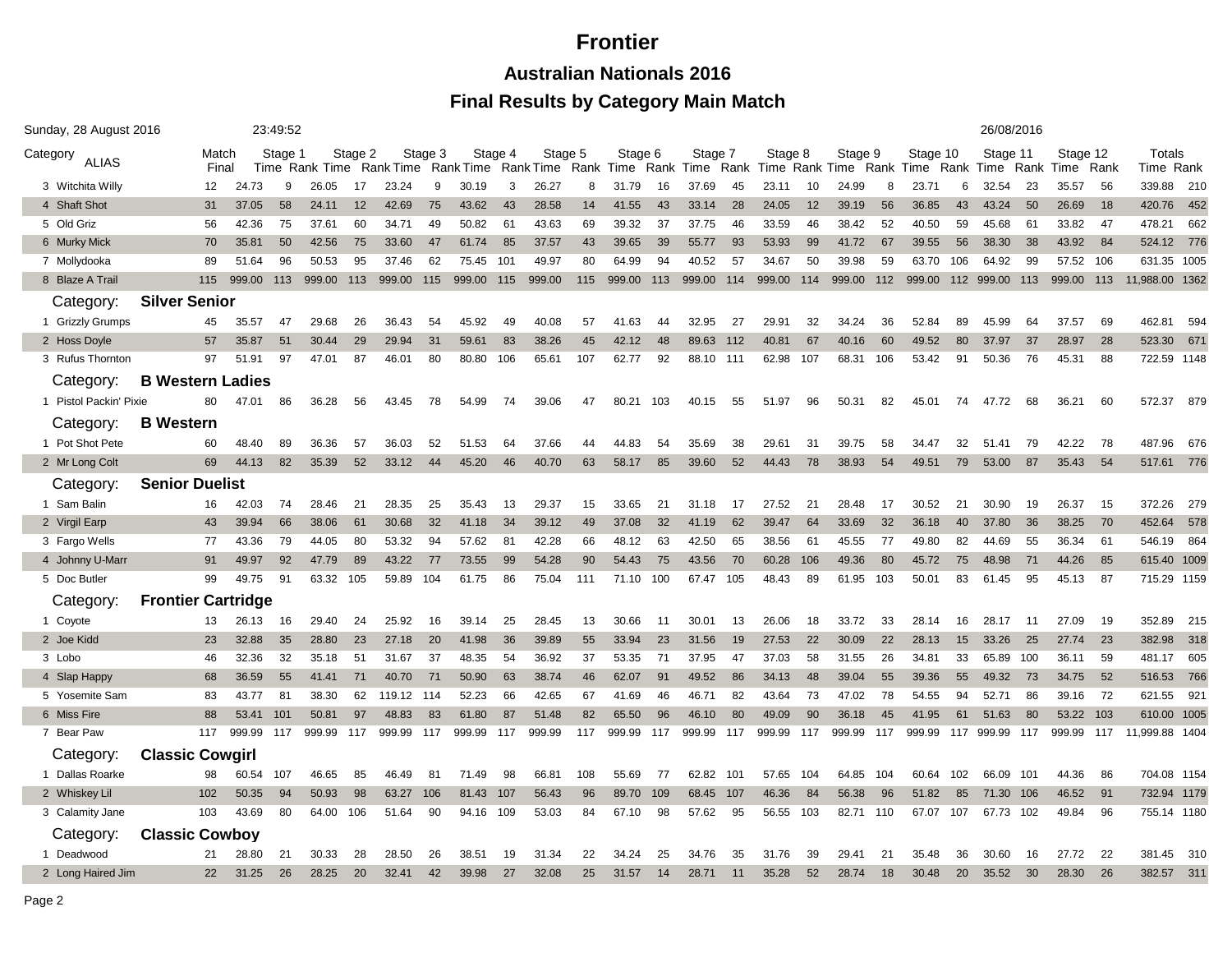**Australian Nationals 2016**

| Category<br><b>ALIAS</b><br>3 Ranger<br>4 Ebenezer<br>Category:<br>1 Sister Sarah Carnegie<br>2 Scarlet Assassin<br>Category:<br>1 Everett Hitch<br>2 Judge Ruger<br>3 Lucky Strike<br>4 Stan Wellback<br>Category:<br>1 Moonshine<br>2 Sugarfoot<br>3 Broken Knee<br>4 Lincoln Wells | <b>Ladies Gun Fighter</b><br><b>Gun Fighter</b><br>Duelist | Match<br>Final<br>34<br>95<br>54<br>78<br>$\overline{7}$<br>9<br>40<br>52<br>35<br>61 | 30.79<br>48.32<br>32.31<br>55.26<br>21.77<br>25.93<br>29.05<br>38.18<br>36.93 | Stage 1<br>25<br>88<br>29<br>102<br>3<br>14<br>23<br>60 | Time Rank Time<br>32.41<br>80.56 110<br>34.38<br>40.13<br>23.21<br>33.49<br>47.98<br>30.82 | Stage 2<br>36<br>48<br>65<br>8<br>43<br>90<br>32 | Rank Time Rank Time Rank Time Rank Time<br>33.74<br>46.79<br>35.21<br>49.79<br>21.59<br>25.02<br>30.91 | Stage 3<br>48<br>82<br>50<br>87<br>7<br>15 | 39.01<br>66.98<br>46.39<br>62.45<br>33.92<br>34.13 | Stage 4<br>24<br>91<br>50<br>88<br>10 | Stage 5<br>53.49<br>60.51<br>41.60<br>44.44<br>32.98 | 88<br>104<br>64<br>71 | Stage 6<br>36.64<br>97.31 110<br>43.16<br>49.79 | 31<br>50<br>64 | Stage 7<br>32.62<br>45.40<br>30.55<br>37.53 | 25<br>77<br>14<br>44 | Stage 8<br>38.04<br>39.18<br>43.20<br>44.16 | 60<br>62<br>70<br>76 | Stage 9<br>Rank Time Rank Time Rank Time Rank Time Rank Time Rank Time<br>30.12<br>40.22<br>38.26<br>42.29 | 23<br>61<br>51<br>69 | Stage 10<br>34.17<br>999.90<br>44.18<br>45.73 | 30<br>116<br>72<br>76 | Stage 11<br>39.51<br>51.35<br>58.29<br>45.84 | 42<br>78<br>92<br>62 | Stage 12<br>30.62<br>51.67<br>35.47<br>36.57 | Rank<br>-38<br>100<br>55<br>62 | Totals<br>Time Rank<br>431.16 470<br>1,628.19 1079<br>483.00<br>553.98 | 645<br>866                                                                                                                                                                                  |
|---------------------------------------------------------------------------------------------------------------------------------------------------------------------------------------------------------------------------------------------------------------------------------------|------------------------------------------------------------|---------------------------------------------------------------------------------------|-------------------------------------------------------------------------------|---------------------------------------------------------|--------------------------------------------------------------------------------------------|--------------------------------------------------|--------------------------------------------------------------------------------------------------------|--------------------------------------------|----------------------------------------------------|---------------------------------------|------------------------------------------------------|-----------------------|-------------------------------------------------|----------------|---------------------------------------------|----------------------|---------------------------------------------|----------------------|------------------------------------------------------------------------------------------------------------|----------------------|-----------------------------------------------|-----------------------|----------------------------------------------|----------------------|----------------------------------------------|--------------------------------|------------------------------------------------------------------------|---------------------------------------------------------------------------------------------------------------------------------------------------------------------------------------------|
|                                                                                                                                                                                                                                                                                       |                                                            |                                                                                       |                                                                               |                                                         |                                                                                            |                                                  |                                                                                                        |                                            |                                                    |                                       |                                                      |                       |                                                 |                |                                             |                      |                                             |                      |                                                                                                            |                      |                                               |                       |                                              |                      |                                              |                                |                                                                        |                                                                                                                                                                                             |
|                                                                                                                                                                                                                                                                                       |                                                            |                                                                                       |                                                                               |                                                         |                                                                                            |                                                  |                                                                                                        |                                            |                                                    |                                       |                                                      |                       |                                                 |                |                                             |                      |                                             |                      |                                                                                                            |                      |                                               |                       |                                              |                      |                                              |                                |                                                                        |                                                                                                                                                                                             |
|                                                                                                                                                                                                                                                                                       |                                                            |                                                                                       |                                                                               |                                                         |                                                                                            |                                                  |                                                                                                        |                                            |                                                    |                                       |                                                      |                       |                                                 |                |                                             |                      |                                             |                      |                                                                                                            |                      |                                               |                       |                                              |                      |                                              |                                |                                                                        |                                                                                                                                                                                             |
|                                                                                                                                                                                                                                                                                       |                                                            |                                                                                       |                                                                               |                                                         |                                                                                            |                                                  |                                                                                                        |                                            |                                                    |                                       |                                                      |                       |                                                 |                |                                             |                      |                                             |                      |                                                                                                            |                      |                                               |                       |                                              |                      |                                              |                                |                                                                        |                                                                                                                                                                                             |
|                                                                                                                                                                                                                                                                                       |                                                            |                                                                                       |                                                                               |                                                         |                                                                                            |                                                  |                                                                                                        |                                            |                                                    |                                       |                                                      |                       |                                                 |                |                                             |                      |                                             |                      |                                                                                                            |                      |                                               |                       |                                              |                      |                                              |                                |                                                                        |                                                                                                                                                                                             |
|                                                                                                                                                                                                                                                                                       |                                                            |                                                                                       |                                                                               |                                                         |                                                                                            |                                                  |                                                                                                        |                                            |                                                    |                                       |                                                      |                       |                                                 |                |                                             |                      |                                             |                      |                                                                                                            |                      |                                               |                       |                                              |                      |                                              |                                |                                                                        |                                                                                                                                                                                             |
|                                                                                                                                                                                                                                                                                       |                                                            |                                                                                       |                                                                               |                                                         |                                                                                            |                                                  |                                                                                                        |                                            |                                                    |                                       |                                                      |                       |                                                 |                |                                             |                      |                                             |                      |                                                                                                            |                      |                                               |                       |                                              |                      |                                              |                                |                                                                        |                                                                                                                                                                                             |
|                                                                                                                                                                                                                                                                                       |                                                            |                                                                                       |                                                                               |                                                         |                                                                                            |                                                  |                                                                                                        |                                            |                                                    |                                       |                                                      |                       |                                                 |                |                                             |                      |                                             |                      |                                                                                                            |                      |                                               |                       |                                              |                      |                                              |                                |                                                                        |                                                                                                                                                                                             |
|                                                                                                                                                                                                                                                                                       |                                                            |                                                                                       |                                                                               |                                                         |                                                                                            |                                                  |                                                                                                        |                                            |                                                    |                                       |                                                      | 28                    | 28.38                                           | 8              | 35.77                                       | 40                   | 21.46                                       | -7                   | 28.77                                                                                                      | 19                   | 22.34                                         | 4                     | 27.93                                        | 10                   | 25.48                                        | 13                             | 323.60                                                                 | 157                                                                                                                                                                                         |
|                                                                                                                                                                                                                                                                                       |                                                            |                                                                                       |                                                                               |                                                         |                                                                                            |                                                  |                                                                                                        |                                            |                                                    | 11                                    | 25.90                                                |                       | 27.71                                           | $\overline{7}$ | 23.26                                       | $\overline{2}$       | 22.19                                       | 8                    | 25.75                                                                                                      | 12                   | 25.52                                         | 10 <sup>°</sup>       | 31.78                                        | 22                   | 32.82                                        | 43                             | 333.50                                                                 | 194                                                                                                                                                                                         |
|                                                                                                                                                                                                                                                                                       |                                                            |                                                                                       |                                                                               |                                                         |                                                                                            |                                                  |                                                                                                        | 33                                         | 38.63                                              | 21                                    | 29.66                                                | 17                    | 38.84                                           | 36             | 39.90                                       | 53                   | 32.15                                       | 40                   | 54.36                                                                                                      | 91                   | 29.88                                         | 18                    | 36.81                                        | 35                   | 36.62                                        | 63                             | 444.79                                                                 | 520                                                                                                                                                                                         |
|                                                                                                                                                                                                                                                                                       |                                                            |                                                                                       |                                                                               |                                                         |                                                                                            |                                                  | 49.66                                                                                                  | 86                                         | 49.47                                              | 57                                    | 39.91                                                | 56                    | 42.73                                           | 49             | 55.54                                       | 92                   | 35.43                                       | 53                   | 36.04                                                                                                      | 44                   | 38.49                                         | 50                    | 35.17                                        | 29                   | 29.23                                        | 32                             | 480.67                                                                 | 640                                                                                                                                                                                         |
|                                                                                                                                                                                                                                                                                       |                                                            |                                                                                       |                                                                               |                                                         |                                                                                            |                                                  |                                                                                                        |                                            |                                                    |                                       |                                                      |                       |                                                 |                |                                             |                      |                                             |                      |                                                                                                            |                      |                                               |                       |                                              |                      |                                              |                                |                                                                        |                                                                                                                                                                                             |
|                                                                                                                                                                                                                                                                                       |                                                            |                                                                                       |                                                                               | 57                                                      | 30.04                                                                                      | 27                                               | 31.56                                                                                                  | 36                                         | 35.98                                              | 14                                    | 34.57                                                | 31                    | 35.76                                           | 28             | 40.57                                       | 58                   | 29.20                                       | 29                   | 37.30                                                                                                      | 47                   | 37.48                                         | 48                    | 46.46                                        | 65                   | 29.21                                        | 31                             | 425.06                                                                 | -471                                                                                                                                                                                        |
|                                                                                                                                                                                                                                                                                       |                                                            |                                                                                       | 36.90                                                                         | 56                                                      | 40.65                                                                                      | 67                                               | 40.00                                                                                                  | 69                                         | 46.83                                              | 51                                    | 36.95                                                | 38                    | 41.78                                           | 47             | 37.00                                       | 43                   | 34.49                                       | 49                   | 57.89                                                                                                      | 98                   | 42.24                                         | 64                    | 45.06                                        | 58                   | 35.61                                        | 57                             | 495.40                                                                 | 697                                                                                                                                                                                         |
|                                                                                                                                                                                                                                                                                       |                                                            | 74                                                                                    | 40.47                                                                         | 68                                                      | 59.56                                                                                      | 103                                              | 37.38                                                                                                  | 61                                         | 56.99                                              | 78                                    | 42.02                                                | 65                    | 56.24                                           | 81             | 43.24                                       | 69                   | 46.17                                       | 83                   | 44.14                                                                                                      | 74                   | 41.97                                         | 62                    | 30.67                                        | 17                   | 41.49                                        | 76                             | 540.34                                                                 | 837                                                                                                                                                                                         |
|                                                                                                                                                                                                                                                                                       |                                                            | 104                                                                                   | 51.21                                                                         | 95                                                      | 48.24                                                                                      | 91                                               | 51.87                                                                                                  | 91                                         | 77.17                                              | 104                                   | 56.04                                                | 95                    | 66.60                                           | 97             | 98.56                                       | 113                  | 49.27                                       | 91                   | 57.97                                                                                                      | 99                   | 60.31                                         | 101                   | 70.62                                        | 105                  | 76.93                                        | 110                            | 764.79 1192                                                            |                                                                                                                                                                                             |
| 5 Halliday Kid                                                                                                                                                                                                                                                                        |                                                            | 116                                                                                   | 999.00                                                                        | 113                                                     | 999.00                                                                                     | 113                                              | 999.00                                                                                                 | 115                                        | 999.00                                             | 115                                   | 999.00                                               | 115                   | 999.00                                          | 113            | 999.00                                      | 114                  | 999.00                                      | 114                  | 999.00                                                                                                     | 112                  | 999.00                                        | 112                   | 999.00                                       | 113                  | 999.00                                       | 113                            | 11.988.00 1362                                                         |                                                                                                                                                                                             |
| Category:                                                                                                                                                                                                                                                                             | Ladies 49'r                                                |                                                                                       |                                                                               |                                                         |                                                                                            |                                                  |                                                                                                        |                                            |                                                    |                                       |                                                      |                       |                                                 |                |                                             |                      |                                             |                      |                                                                                                            |                      |                                               |                       |                                              |                      |                                              |                                |                                                                        |                                                                                                                                                                                             |
| 1 JayBird                                                                                                                                                                                                                                                                             |                                                            | 41                                                                                    | 32.35                                                                         | 31                                                      | 33.47                                                                                      | 42                                               | 40.91                                                                                                  | 73                                         | 49.17                                              | 56                                    | 39.20                                                | 50                    | 43.84                                           | 52             | 33.46                                       | 29                   | 35.68                                       | 54                   | 31.54                                                                                                      | 25                   | 40.90                                         | 60                    | 35.61                                        | 31                   | 33.17                                        | 44                             | 449.30                                                                 | 547                                                                                                                                                                                         |
| 2 Cheyenne Jack                                                                                                                                                                                                                                                                       |                                                            | 72                                                                                    | 46.80                                                                         | 84                                                      | 40.74                                                                                      | 68                                               | 27.62                                                                                                  | 23                                         | 77.02                                              | 103                                   | 37.23                                                | 40                    | 59.59                                           | 88             | 44.89                                       | 75                   | 35.08                                       | 51                   | 41.05                                                                                                      | 64                   | 35.11                                         | 35                    | 53.08                                        | 88                   | 40.41                                        | 74                             | 538.62                                                                 | 793                                                                                                                                                                                         |
| 3 Trixie Barr                                                                                                                                                                                                                                                                         |                                                            | 94                                                                                    | 42.84                                                                         | 77                                                      | 42.46                                                                                      | 74                                               | 43.77                                                                                                  | 79                                         | 70.38                                              | 94                                    | 59.47                                                | 101                   | 58.22                                           | 86             | 65.63                                       | 102                  | 51.74                                       | 95                   | 53.51                                                                                                      | 89                   | 55.25                                         | 95                    | 63.54                                        | 98                   | 43.58                                        | 82                             | 650.39 1072                                                            |                                                                                                                                                                                             |
| Category:                                                                                                                                                                                                                                                                             | 49'r                                                       |                                                                                       |                                                                               |                                                         |                                                                                            |                                                  |                                                                                                        |                                            |                                                    |                                       |                                                      |                       |                                                 |                |                                             |                      |                                             |                      |                                                                                                            |                      |                                               |                       |                                              |                      |                                              |                                |                                                                        |                                                                                                                                                                                             |
| 1 Red Morgan                                                                                                                                                                                                                                                                          |                                                            | 5                                                                                     | 25.22                                                                         | 11                                                      | 27.69                                                                                      | 19                                               | 19.14                                                                                                  | 4                                          | 37.72                                              | 15                                    | 25.28                                                | 6                     | 28.82                                           | 9              | 30.76                                       | 15                   | 20.65                                       | 5                    | 24.08                                                                                                      | 6                    | 30.98                                         | 23                    | 29.70                                        | 14                   | 23.79                                        | 10                             | 323.83                                                                 | 137                                                                                                                                                                                         |
| 2 Jeremiah Johnson                                                                                                                                                                                                                                                                    |                                                            | 18                                                                                    | 32.33                                                                         | 30                                                      | 28.60                                                                                      | 22                                               | 27.96                                                                                                  | 24                                         | 40.37                                              | 30                                    | 28.16                                                | 12                    | 33.07                                           | 18             | 32.16                                       | 23                   | 32.58                                       | 42                   | 27.79                                                                                                      | 15                   | 31.25                                         | 24                    | 31.77                                        | 21                   | 29.46                                        | 35                             | 375.50                                                                 | 296                                                                                                                                                                                         |
| 3 Rattlesnake                                                                                                                                                                                                                                                                         |                                                            | 20                                                                                    | 26.08                                                                         | 15                                                      | 23.26                                                                                      | 9                                                | 29.65                                                                                                  | 30                                         | 41.86                                              | 35                                    | 34.12                                                | 30                    | 34.85                                           | 26             | 28.74                                       | 12                   | 28.28                                       | 26                   | 25.47                                                                                                      | 10                   | 37.26                                         | 45                    | 44.15                                        | 53                   | 25.07                                        | 12                             | 378.79                                                                 | 303                                                                                                                                                                                         |
| 4 Frank James                                                                                                                                                                                                                                                                         |                                                            | 26                                                                                    | 27.95                                                                         | 18                                                      | 22.25                                                                                      | 6                                                | 26.15                                                                                                  | 18                                         | 40.28                                              | 28                                    | 30.85                                                | 21                    | 31.74                                           | 15             | 30.99                                       | 16                   | 26.05                                       | 17                   | 999.90                                                                                                     | 116                  | 38.92                                         | 51                    | 29.11                                        | 13                   | 31.82                                        | 41                             | 1,336.01                                                               | 360                                                                                                                                                                                         |
| 5 Slick Dick                                                                                                                                                                                                                                                                          |                                                            | 37                                                                                    | 36.16                                                                         | 53                                                      | 35.95                                                                                      | 54                                               | 29.60                                                                                                  | 28                                         | 50.56                                              | 60                                    | 32.68                                                | 27                    | 31.50                                           | 13             | 43.23                                       | 68                   | 31.54                                       | 38                   | 33.15                                                                                                      | 31                   | 29.90                                         | 19                    | 52.38                                        | 84                   | 26.55                                        | 16                             | 433.20                                                                 | 491                                                                                                                                                                                         |
| 6 Tony Diablo                                                                                                                                                                                                                                                                         |                                                            | 50                                                                                    | 37.73                                                                         | 59                                                      | 39.12                                                                                      | 63                                               | 28.94                                                                                                  | 27                                         | 43.02                                              | 40                                    | 40.61                                                | 62                    | 56.01                                           | 80             | 36.82                                       | 42                   | 43.57                                       | 71                   | 35.84                                                                                                      | 40                   | 39.01                                         | 52                    | 34.43                                        | 28                   | 37.50                                        | 68                             | 472.60                                                                 | 632                                                                                                                                                                                         |
| 7 Cactus                                                                                                                                                                                                                                                                              |                                                            | 58                                                                                    | 36.22                                                                         | 54                                                      | 36.94                                                                                      | 58                                               | 42.71                                                                                                  | 76                                         | 49.57                                              | 58                                    | 39.22                                                | 51                    | 53.71                                           | 73             | 44.77                                       | 73                   | 32.84                                       | 43                   | 35.65                                                                                                      | 38                   | 37.32                                         | 46                    | 51.68                                        | 81                   | 27.50                                        | 21                             | 488.13                                                                 | 672                                                                                                                                                                                         |
| 8 Ringo                                                                                                                                                                                                                                                                               |                                                            | 76                                                                                    |                                                                               |                                                         | 999.00                                                                                     | 113                                              | 33.22                                                                                                  | 46                                         | 42.87                                              | 39                                    | 40.14                                                | 60                    | 37.24                                           | 33             | 42.87                                       | 66                   | 33.46                                       | 45                   | 52.81                                                                                                      | 87                   | 39.14                                         | 54                    | 59.06                                        | 93                   | 999.00                                       | 113                            | 3,377.81                                                               | 862                                                                                                                                                                                         |
| 9 Slim Pickins                                                                                                                                                                                                                                                                        |                                                            | 82                                                                                    | 44.19                                                                         | 83                                                      | 40.48                                                                                      | 66                                               | 36.60                                                                                                  | 58                                         | 54.37                                              | 71                                    | 45.43                                                | 73                    | 61.50                                           | 89             | 44.78                                       | 74                   | 50.17                                       | 94                   | 60.51                                                                                                      |                      | 42.45                                         | 66                    | 48.11                                        | 69                   | 36.91                                        | 64                             | 565.50                                                                 | 907                                                                                                                                                                                         |
| 10 Admiral                                                                                                                                                                                                                                                                            |                                                            | 90                                                                                    | 50.15                                                                         | 93                                                      | 41.70                                                                                      | 72                                               | 49.21                                                                                                  | 85                                         | 57.38                                              | 80                                    | 51.87                                                | 83                    | 57.30                                           | 83             | 58.50                                       | 96                   | 47.05                                       | 88                   | 55.11                                                                                                      | 92                   | 50.06                                         | 84                    | 48.18                                        | 70                   | 43.86                                        | 83                             |                                                                        |                                                                                                                                                                                             |
| 11 J J Cobb                                                                                                                                                                                                                                                                           |                                                            |                                                                                       | 82.55                                                                         |                                                         | 46.95                                                                                      | 86                                               | 57.13                                                                                                  | 100                                        | 80.60                                              | 105                                   | 53.45                                                | 86                    | 64.48                                           | 93             | 51.16                                       | 87                   | 44.52                                       | 79                   | 74.70                                                                                                      |                      | 54.33                                         | 92                    | 72.25                                        |                      | 62.14                                        |                                |                                                                        |                                                                                                                                                                                             |
|                                                                                                                                                                                                                                                                                       |                                                            |                                                                                       |                                                                               |                                                         |                                                                                            |                                                  |                                                                                                        |                                            |                                                    |                                       |                                                      |                       |                                                 |                |                                             |                      |                                             |                      |                                                                                                            |                      |                                               |                       |                                              |                      |                                              |                                |                                                                        |                                                                                                                                                                                             |
| 1 The Trapper                                                                                                                                                                                                                                                                         |                                                            | 2                                                                                     | 20.77                                                                         | 2                                                       | 19.14                                                                                      | 2                                                | 20.91                                                                                                  | 6                                          | 38.39                                              |                                       | 20.70                                                | 3                     | 20.67                                           | $\overline{2}$ | 25.50                                       | 5                    | 17.94                                       | $\overline{2}$       | 19.00                                                                                                      |                      | 21.33                                         | 3                     | 21.23                                        | -1                   | 18.03                                        | 3                              | 263.61                                                                 | 48                                                                                                                                                                                          |
|                                                                                                                                                                                                                                                                                       |                                                            | 3                                                                                     | 23.46                                                                         | $\overline{7}$                                          | 17.97                                                                                      |                                                  | 32.61                                                                                                  | 43                                         | 23.26                                              |                                       | 19.52                                                | $\overline{2}$        | 18.08                                           |                | 23.98                                       | 3                    | 17.77                                       |                      | 24.90                                                                                                      |                      | 20.87                                         | 2                     | 25.45                                        | $\overline{4}$       | 19.34                                        | $\overline{4}$                 | 267.21                                                                 | 76                                                                                                                                                                                          |
| 2 R.C. Shot                                                                                                                                                                                                                                                                           |                                                            |                                                                                       |                                                                               | 10                                                      | 26.02                                                                                      | 16                                               | 18.13                                                                                                  |                                            |                                                    |                                       |                                                      |                       |                                                 |                |                                             |                      |                                             |                      |                                                                                                            |                      |                                               |                       |                                              |                      |                                              |                                |                                                                        | 135                                                                                                                                                                                         |
|                                                                                                                                                                                                                                                                                       | Category:                                                  |                                                                                       | 100<br>Wrangler<br>$\Delta$                                                   | 999.00<br>3 Bad 4 U<br>25.13                            | 113<br>112                                                                                 |                                                  |                                                                                                        |                                            |                                                    |                                       | 18                                                   |                       |                                                 |                |                                             |                      |                                             |                      |                                                                                                            |                      | 100<br>109                                    |                       |                                              |                      | 108                                          | $\overline{7}$<br>9            | 107                                                                    | 610.37 1009<br>744.26 1164<br>$\overline{2}$<br>37.86<br>24.69<br>33.39<br>20<br>25.97<br>27.97<br>25<br>25.43<br>25.08<br>28.63<br>22.93<br>$\overline{7}$<br>321.23<br>16<br>5<br>6<br>12 |